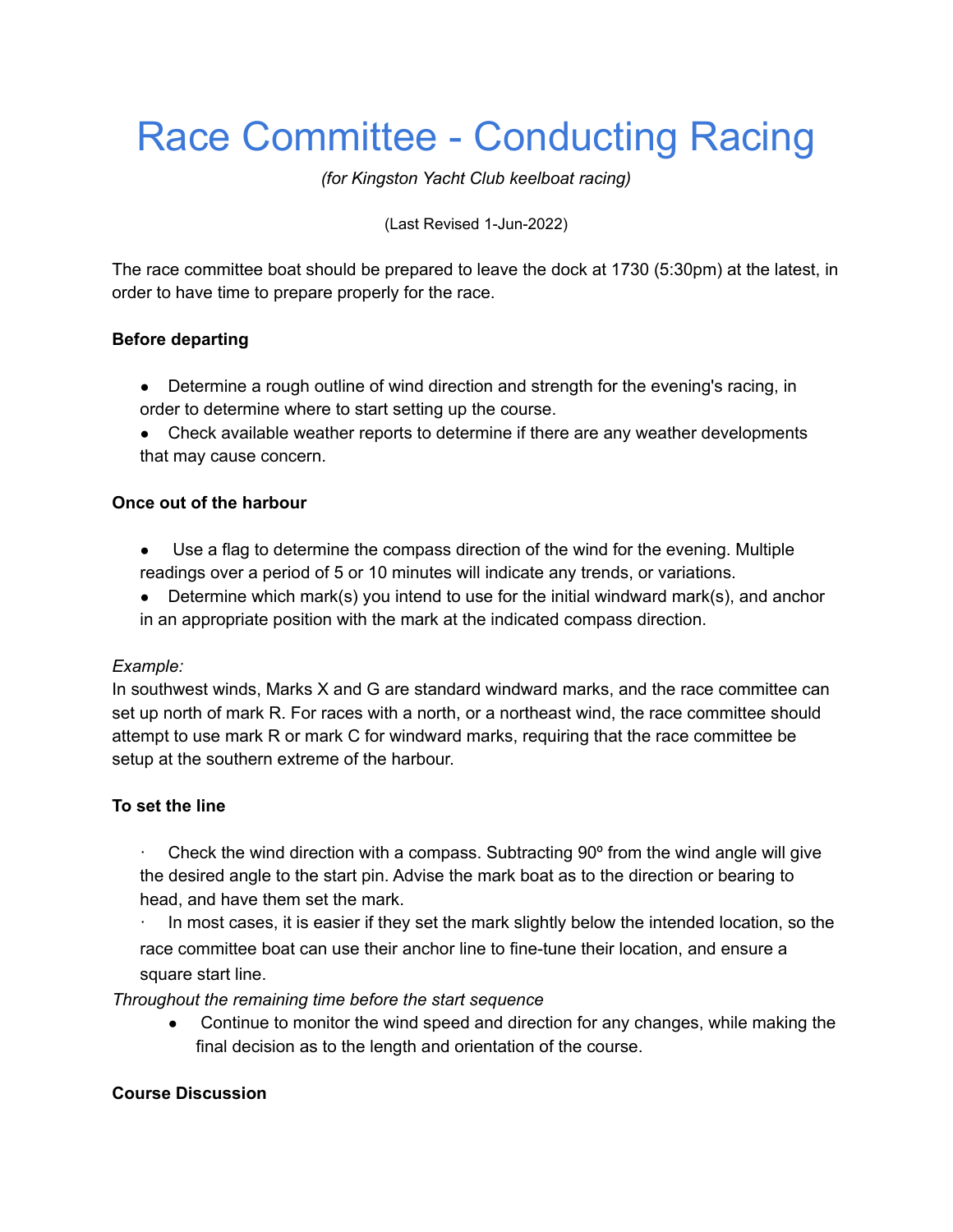· **All starts should be upwind** for the safety of the competitors, and to encourage fair competition.

· All Shark courses for weeknight racing should be a combination of windward and leeward legs only.

· Shark fleets prefer courses that are of moderate leg length, and use a leeward "gate" consisting of the start boat and the start pin.

In the interest of safety, it is intended that all windward marks for weeknight racing will be left to port. Further, courses for weeknight racing will include a windward leg as the first leg.

Offshore boats vary in their preference, with some preferring reaching legs, and some preferring windward-leeward courses.

Race committees should take into account the available sunlight, time of sunset, and the wind strength and trend for the evening when considering the course. Legs that are approximately 15 to 20 minutes long are ideal, with the entire race running between 60 and 90 minutes. Provided is a table that gives an example of course layouts for given wind strengths:

| Wind<br>Strength                      | Course<br>Length | Offshore<br>example | <b>Sharks</b><br>Example |
|---------------------------------------|------------------|---------------------|--------------------------|
| $0$ to 5                              | 2-3 Legs         | $G-R-0$             | $X-R-0$                  |
| 5 to 10                               | 3-4 Legs         | $G - 0 - 2$         | $X-0-2$                  |
| 10 to 15                              | 4-5 Legs         | $G-S-X-S-0$         | $X-S-2-0$                |
| 15 to $20+$<br>Daylight<br>permitting | 5-6 Legs         | $G-S-2-R-0$         | $X - 0 - 3$              |

(Courses based on a wind dir. of approximately 260º)

#### **Once all boats have been checked in**

Establish jobs for all on board to perform during the start sequence. If the course is changed, flying the "L" flag as a courtesy helps to inform the racers.

· Jobs include: Timing, Sound Signals, Visual Signals, Sighting the line, Radio Broadcasting and recording.

It is important that everyone involved be aware of their jobs, and how they will be done during the start sequence. In an ideal world, the start sequence would look like this: (see next page)

| Time | Signal | Flag | Sound |
|------|--------|------|-------|
|------|--------|------|-------|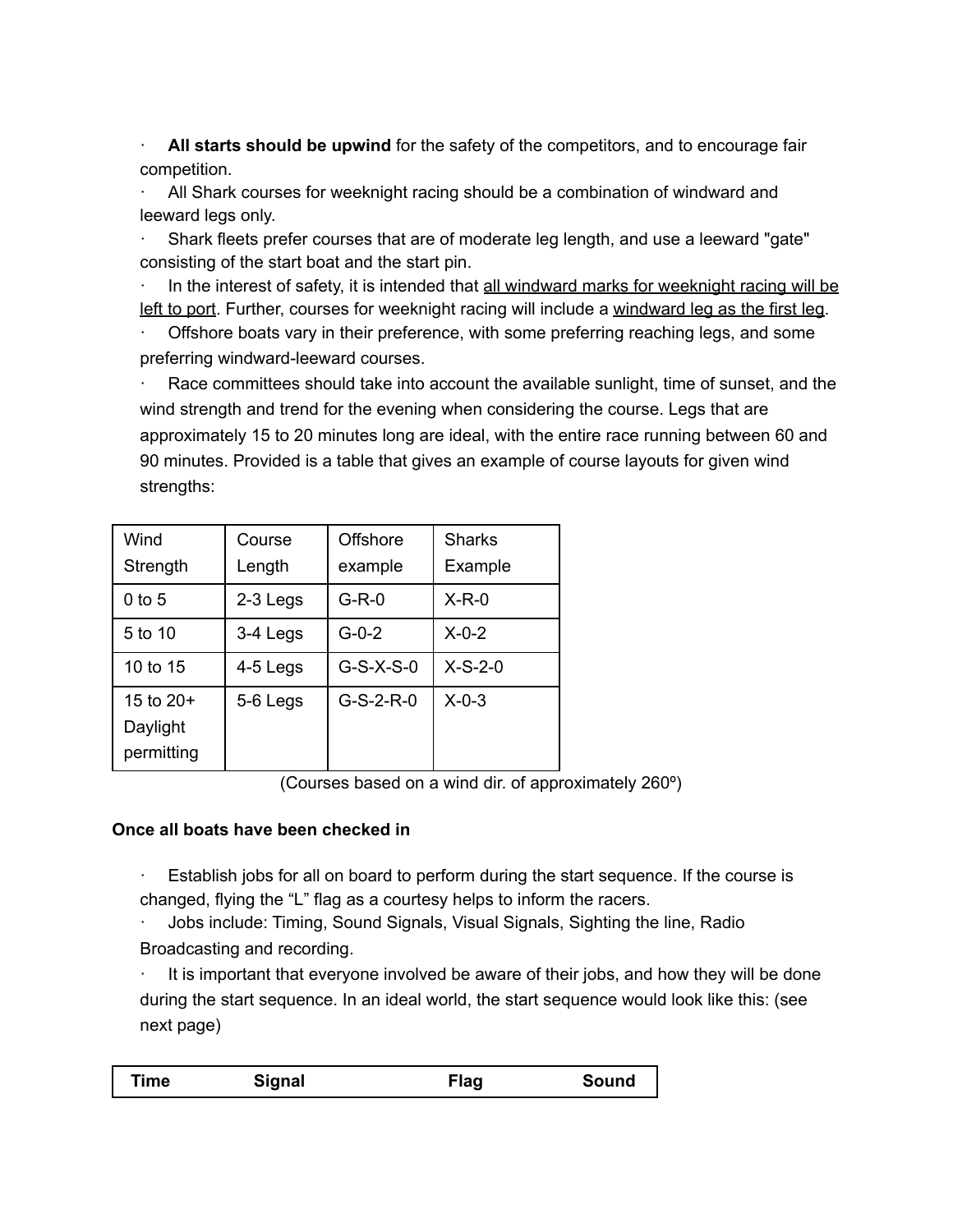| 1800<br>hours | PHRF I Warning Signal              | UP - Numeral Pennant 1           | 1 sound    |
|---------------|------------------------------------|----------------------------------|------------|
| 1801<br>hours | PHRF I Prep Signal                 | UP - Code Flag P, I, or Z        | 1 sound    |
| 1804<br>hours | PHRF I Prep Signal<br>Down         | DOWN - Code Flag P, I<br>or $Z$  | Long sound |
| 1805<br>hours | <b>PHRF I Start</b>                | DOWN - Numeral<br>Pennant 1      | 1 sound    |
| 1806<br>hours | <b>Shark Warning Signal</b>        | UP - Numeral Pennant 2           | 1 sound    |
| 1807<br>hours | <b>Shark Prep Signal</b>           | UP - Code Flag P, I, or Z        | 1 sound    |
| 1810<br>hours | Shark Prep Signal Down             | DOWN - Code Flag P, I<br>or Z    | Long sound |
| 1811<br>hours | <b>Shark Start Signal</b>          | DOWN - Numeral<br>Pennant 2      | 1 sound    |
| 1812<br>hours | PHRF II Warning Signal             | UP - Numeral Pennant 3           | 1 sound    |
| 1813<br>hours | PHRF II Prep Signal                | $UP$ – Code Flag P, I, or Z      | 1 sound    |
| 1816<br>hours | <b>PHRF II Prep Signal</b><br>Down | DOWN – Code Flag P, I,<br>or $Z$ | Long sound |
| 1817<br>hours | <b>PHRF II Start</b>               | DOWN - Numeral<br>Pennant 3      | 1 sound    |

*Subsequent starts will use this same timing format*

If at any time there is an error in starting procedure, or a severe wind shift or weather situation, the race committee may at any time hoist the AP signal with 2 horns to postpone the race and solve the problem. This postponement can be as short as a single minute, allowing the race committee to start the sequence over again.

If, at the start, there is a boat or boats over early, the race committee should display either Code flag X for an individual recall, or the First Substitute pennant for a general recall. They should also broadcast the sail number of the boat or boats that were over early on VHF channel 71.

## **After the start of the races**

- Monitor the progress of the fleets throughout the race, keeping track of the time it takes the first and last boats to complete each leg, and for any changes in wind strength or direction.
- Identify any boats showing signs of distress and ensure that assistance is provided if necessary.